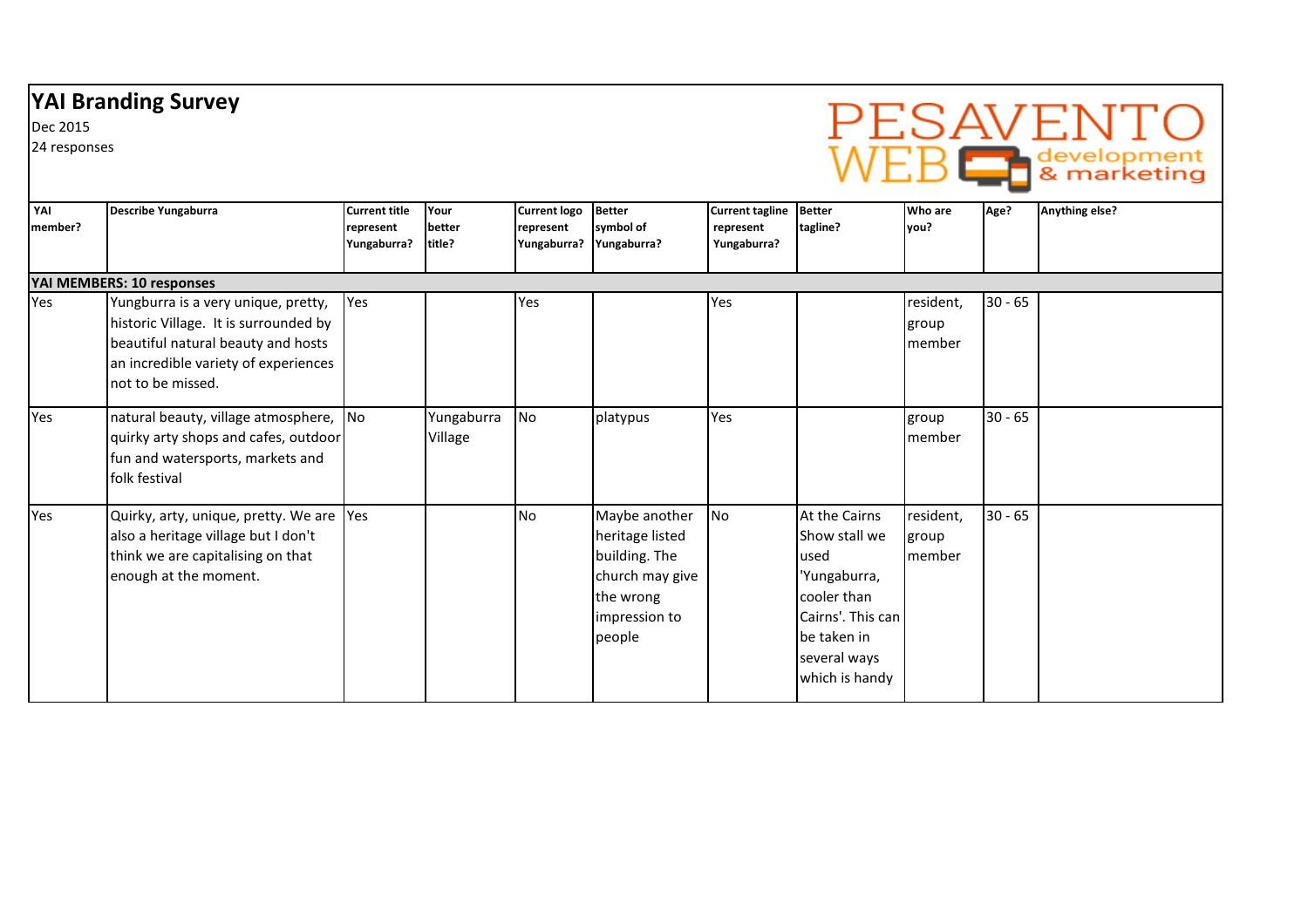| village feel. Lots to do and see, all<br>cooler than<br>where the<br>business<br>diversity of Yungaburra,<br>with in walking distance of<br>Cairns<br>young and old, modern and<br>sisters peak,<br>owner,<br>accomadation.<br>traditional. Artistic, realistic,<br>craters meet<br>group<br>Colourful creative, old school<br>and locals greet   member<br>community where everyone really<br>does work together. It is the place<br>where dreams do come true:<br>weddings<br>Heritage buildings, flower baskets,<br>Yes<br>Maybe a shot of<br>$30 - 65$<br>No<br>Yes<br>business<br>a little old fashioned.<br>cafes and shops, market.<br>the main street<br>owner<br>with all the<br>hanging baskets<br>in bloom.<br>friendly<br>resident,<br>$30 - 65$<br>Yes<br>I am happy with what we<br>have. While these may not<br>business<br>platypus<br>wildlife<br>be the most important<br>owner,<br>things for me I suspect we<br>group<br>have a certain amount of<br>member<br>brand recognition going.<br>$65+$<br>Its already perfect! can't think of<br>Yes<br>Yes<br>Yes<br>resident,<br>what else to add, no need to make<br>business<br>the description longer as most<br>owner<br>people don't read lengthy text on<br>the web<br>Yes<br>Heritage, Quaint, Village, lovely<br>A photo looking<br>No<br>$30 - 65$<br>No<br>'Yungaburra -<br>resident,<br>Yes<br>atmosphere.<br>down the street<br><b>Heart and Soul</b><br>business<br>What makes us different is the<br>of the<br>featuring the<br>owner<br>friendly village atmosphere. The<br>pub and<br>Tablelands'<br>Whistlestop with<br>eclectic collection of shops and<br>the flower pots<br>cafes. | Yes | Beautiful, full of colour, quaint | No | Yungaburra - | No | Seven Sisters | No | Yungaburra - | resident, | 30 - 65 the brand should cover the |
|------------------------------------------------------------------------------------------------------------------------------------------------------------------------------------------------------------------------------------------------------------------------------------------------------------------------------------------------------------------------------------------------------------------------------------------------------------------------------------------------------------------------------------------------------------------------------------------------------------------------------------------------------------------------------------------------------------------------------------------------------------------------------------------------------------------------------------------------------------------------------------------------------------------------------------------------------------------------------------------------------------------------------------------------------------------------------------------------------------------------------------------------------------------------------------------------------------------------------------------------------------------------------------------------------------------------------------------------------------------------------------------------------------------------------------------------------------------------------------------------------------------------------------------------------------------------------------------------------------------------------------------------------------------------|-----|-----------------------------------|----|--------------|----|---------------|----|--------------|-----------|------------------------------------|
|                                                                                                                                                                                                                                                                                                                                                                                                                                                                                                                                                                                                                                                                                                                                                                                                                                                                                                                                                                                                                                                                                                                                                                                                                                                                                                                                                                                                                                                                                                                                                                                                                                                                        |     |                                   |    |              |    |               |    |              |           |                                    |
|                                                                                                                                                                                                                                                                                                                                                                                                                                                                                                                                                                                                                                                                                                                                                                                                                                                                                                                                                                                                                                                                                                                                                                                                                                                                                                                                                                                                                                                                                                                                                                                                                                                                        |     |                                   |    |              |    |               |    |              |           |                                    |
|                                                                                                                                                                                                                                                                                                                                                                                                                                                                                                                                                                                                                                                                                                                                                                                                                                                                                                                                                                                                                                                                                                                                                                                                                                                                                                                                                                                                                                                                                                                                                                                                                                                                        |     |                                   |    |              |    |               |    |              |           |                                    |
|                                                                                                                                                                                                                                                                                                                                                                                                                                                                                                                                                                                                                                                                                                                                                                                                                                                                                                                                                                                                                                                                                                                                                                                                                                                                                                                                                                                                                                                                                                                                                                                                                                                                        |     |                                   |    |              |    |               |    |              |           |                                    |
|                                                                                                                                                                                                                                                                                                                                                                                                                                                                                                                                                                                                                                                                                                                                                                                                                                                                                                                                                                                                                                                                                                                                                                                                                                                                                                                                                                                                                                                                                                                                                                                                                                                                        |     |                                   |    |              |    |               |    |              |           |                                    |
| I just think the actual logo is                                                                                                                                                                                                                                                                                                                                                                                                                                                                                                                                                                                                                                                                                                                                                                                                                                                                                                                                                                                                                                                                                                                                                                                                                                                                                                                                                                                                                                                                                                                                                                                                                                        |     |                                   |    |              |    |               |    |              |           |                                    |
|                                                                                                                                                                                                                                                                                                                                                                                                                                                                                                                                                                                                                                                                                                                                                                                                                                                                                                                                                                                                                                                                                                                                                                                                                                                                                                                                                                                                                                                                                                                                                                                                                                                                        |     |                                   |    |              |    |               |    |              |           |                                    |
|                                                                                                                                                                                                                                                                                                                                                                                                                                                                                                                                                                                                                                                                                                                                                                                                                                                                                                                                                                                                                                                                                                                                                                                                                                                                                                                                                                                                                                                                                                                                                                                                                                                                        |     |                                   |    |              |    |               |    |              |           |                                    |
|                                                                                                                                                                                                                                                                                                                                                                                                                                                                                                                                                                                                                                                                                                                                                                                                                                                                                                                                                                                                                                                                                                                                                                                                                                                                                                                                                                                                                                                                                                                                                                                                                                                                        | Yes |                                   |    |              |    |               |    |              |           |                                    |
|                                                                                                                                                                                                                                                                                                                                                                                                                                                                                                                                                                                                                                                                                                                                                                                                                                                                                                                                                                                                                                                                                                                                                                                                                                                                                                                                                                                                                                                                                                                                                                                                                                                                        |     |                                   |    |              |    |               |    |              |           |                                    |
|                                                                                                                                                                                                                                                                                                                                                                                                                                                                                                                                                                                                                                                                                                                                                                                                                                                                                                                                                                                                                                                                                                                                                                                                                                                                                                                                                                                                                                                                                                                                                                                                                                                                        |     |                                   |    |              |    |               |    |              |           |                                    |
|                                                                                                                                                                                                                                                                                                                                                                                                                                                                                                                                                                                                                                                                                                                                                                                                                                                                                                                                                                                                                                                                                                                                                                                                                                                                                                                                                                                                                                                                                                                                                                                                                                                                        |     |                                   |    |              |    |               |    |              |           |                                    |
|                                                                                                                                                                                                                                                                                                                                                                                                                                                                                                                                                                                                                                                                                                                                                                                                                                                                                                                                                                                                                                                                                                                                                                                                                                                                                                                                                                                                                                                                                                                                                                                                                                                                        |     |                                   |    |              |    |               |    |              |           |                                    |
|                                                                                                                                                                                                                                                                                                                                                                                                                                                                                                                                                                                                                                                                                                                                                                                                                                                                                                                                                                                                                                                                                                                                                                                                                                                                                                                                                                                                                                                                                                                                                                                                                                                                        | Yes |                                   |    |              |    |               |    |              |           |                                    |
|                                                                                                                                                                                                                                                                                                                                                                                                                                                                                                                                                                                                                                                                                                                                                                                                                                                                                                                                                                                                                                                                                                                                                                                                                                                                                                                                                                                                                                                                                                                                                                                                                                                                        |     |                                   |    |              |    |               |    |              |           |                                    |
|                                                                                                                                                                                                                                                                                                                                                                                                                                                                                                                                                                                                                                                                                                                                                                                                                                                                                                                                                                                                                                                                                                                                                                                                                                                                                                                                                                                                                                                                                                                                                                                                                                                                        |     |                                   |    |              |    |               |    |              |           |                                    |
|                                                                                                                                                                                                                                                                                                                                                                                                                                                                                                                                                                                                                                                                                                                                                                                                                                                                                                                                                                                                                                                                                                                                                                                                                                                                                                                                                                                                                                                                                                                                                                                                                                                                        |     |                                   |    |              |    |               |    |              |           |                                    |
|                                                                                                                                                                                                                                                                                                                                                                                                                                                                                                                                                                                                                                                                                                                                                                                                                                                                                                                                                                                                                                                                                                                                                                                                                                                                                                                                                                                                                                                                                                                                                                                                                                                                        |     |                                   |    |              |    |               |    |              |           |                                    |
|                                                                                                                                                                                                                                                                                                                                                                                                                                                                                                                                                                                                                                                                                                                                                                                                                                                                                                                                                                                                                                                                                                                                                                                                                                                                                                                                                                                                                                                                                                                                                                                                                                                                        |     |                                   |    |              |    |               |    |              |           |                                    |
|                                                                                                                                                                                                                                                                                                                                                                                                                                                                                                                                                                                                                                                                                                                                                                                                                                                                                                                                                                                                                                                                                                                                                                                                                                                                                                                                                                                                                                                                                                                                                                                                                                                                        | Yes |                                   |    |              |    |               |    |              |           |                                    |
|                                                                                                                                                                                                                                                                                                                                                                                                                                                                                                                                                                                                                                                                                                                                                                                                                                                                                                                                                                                                                                                                                                                                                                                                                                                                                                                                                                                                                                                                                                                                                                                                                                                                        |     |                                   |    |              |    |               |    |              |           |                                    |
|                                                                                                                                                                                                                                                                                                                                                                                                                                                                                                                                                                                                                                                                                                                                                                                                                                                                                                                                                                                                                                                                                                                                                                                                                                                                                                                                                                                                                                                                                                                                                                                                                                                                        |     |                                   |    |              |    |               |    |              |           |                                    |
|                                                                                                                                                                                                                                                                                                                                                                                                                                                                                                                                                                                                                                                                                                                                                                                                                                                                                                                                                                                                                                                                                                                                                                                                                                                                                                                                                                                                                                                                                                                                                                                                                                                                        |     |                                   |    |              |    |               |    |              |           |                                    |
|                                                                                                                                                                                                                                                                                                                                                                                                                                                                                                                                                                                                                                                                                                                                                                                                                                                                                                                                                                                                                                                                                                                                                                                                                                                                                                                                                                                                                                                                                                                                                                                                                                                                        |     |                                   |    |              |    |               |    |              |           |                                    |
|                                                                                                                                                                                                                                                                                                                                                                                                                                                                                                                                                                                                                                                                                                                                                                                                                                                                                                                                                                                                                                                                                                                                                                                                                                                                                                                                                                                                                                                                                                                                                                                                                                                                        |     |                                   |    |              |    |               |    |              |           |                                    |
|                                                                                                                                                                                                                                                                                                                                                                                                                                                                                                                                                                                                                                                                                                                                                                                                                                                                                                                                                                                                                                                                                                                                                                                                                                                                                                                                                                                                                                                                                                                                                                                                                                                                        |     |                                   |    |              |    |               |    |              |           |                                    |
|                                                                                                                                                                                                                                                                                                                                                                                                                                                                                                                                                                                                                                                                                                                                                                                                                                                                                                                                                                                                                                                                                                                                                                                                                                                                                                                                                                                                                                                                                                                                                                                                                                                                        |     |                                   |    |              |    |               |    |              |           |                                    |
|                                                                                                                                                                                                                                                                                                                                                                                                                                                                                                                                                                                                                                                                                                                                                                                                                                                                                                                                                                                                                                                                                                                                                                                                                                                                                                                                                                                                                                                                                                                                                                                                                                                                        |     |                                   |    |              |    |               |    |              |           |                                    |
|                                                                                                                                                                                                                                                                                                                                                                                                                                                                                                                                                                                                                                                                                                                                                                                                                                                                                                                                                                                                                                                                                                                                                                                                                                                                                                                                                                                                                                                                                                                                                                                                                                                                        |     |                                   |    |              |    |               |    |              |           |                                    |
|                                                                                                                                                                                                                                                                                                                                                                                                                                                                                                                                                                                                                                                                                                                                                                                                                                                                                                                                                                                                                                                                                                                                                                                                                                                                                                                                                                                                                                                                                                                                                                                                                                                                        |     |                                   |    |              |    | in bloom.     |    |              |           |                                    |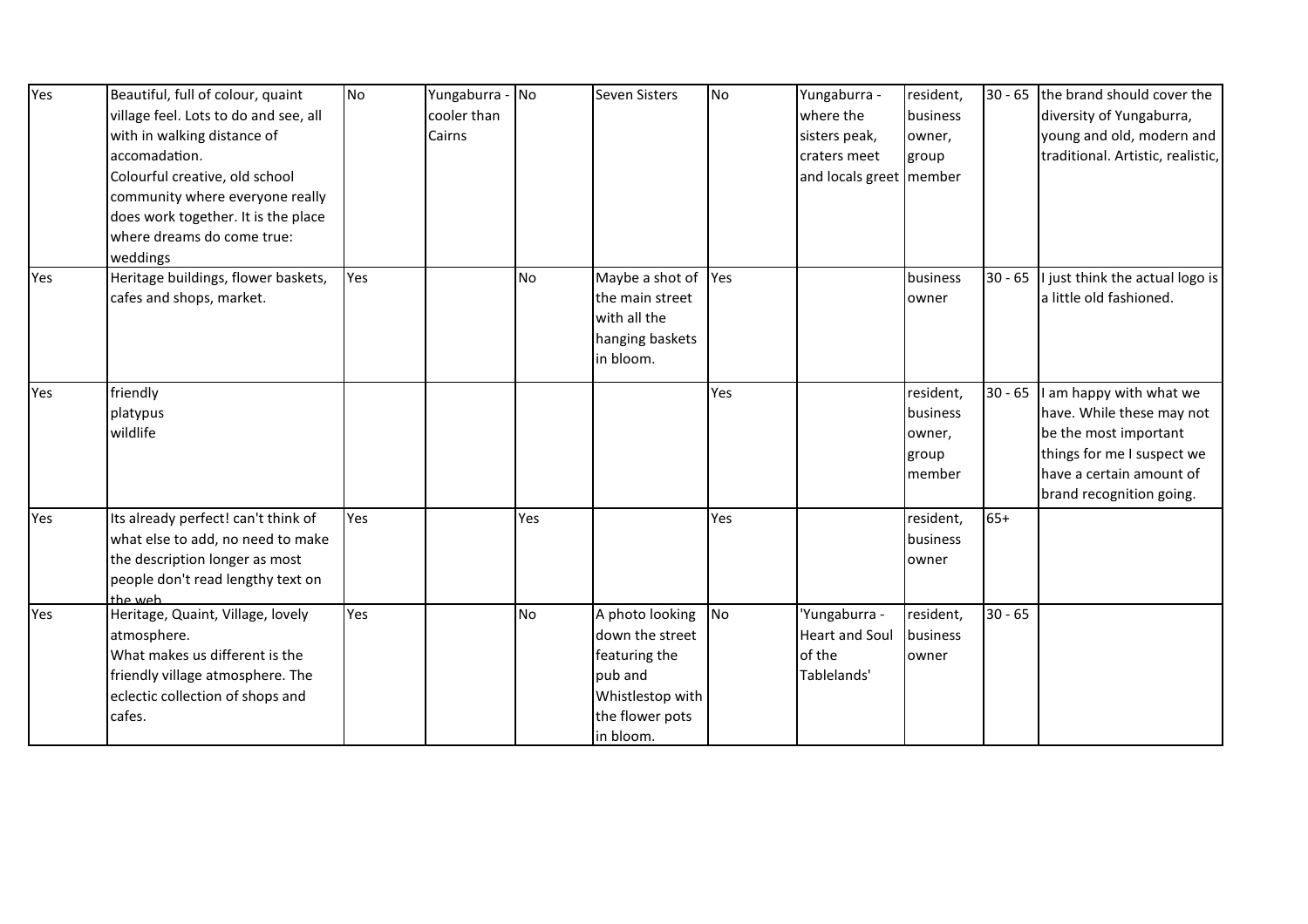| Yes | Heritage, world heritage, temperate Yes |    |            | Yes       |                   | Yes |                | group   |           | 30 - 65   think it's very important to |
|-----|-----------------------------------------|----|------------|-----------|-------------------|-----|----------------|---------|-----------|----------------------------------------|
|     | climate, friendly atmosphere, nature    |    |            |           |                   |     |                | member  |           | be careful with a total                |
|     | lovers paradise, food lovers            |    |            |           |                   |     |                |         |           | reinvention of names and               |
|     | paradise, honeymooners paradise,        |    |            |           |                   |     |                |         |           | logos While we have a lot              |
|     | relaxed, convenient location            |    |            |           |                   |     |                |         |           | to offer what the tourist              |
|     |                                         |    |            |           |                   |     |                |         |           | sees as they drive into the            |
|     |                                         |    |            |           |                   |     |                |         |           | town is heritage buildings,            |
|     |                                         |    |            |           |                   |     |                |         |           | cafes and accomidation                 |
|     |                                         |    |            |           |                   |     |                |         |           | showcasing our heritage                |
|     |                                         |    |            |           |                   |     |                |         |           | era. It is what Yungaburra is          |
|     |                                         |    |            |           |                   |     |                |         |           | and should always be                   |
|     |                                         |    |            |           |                   |     |                |         |           | known for.                             |
|     |                                         |    |            |           |                   |     |                |         |           | I say if changes to the title          |
|     |                                         |    |            |           |                   |     |                |         |           | and banner are made we                 |
|     |                                         |    |            |           |                   |     |                |         |           | need to keep those changes             |
|     |                                         |    |            |           |                   |     |                |         |           | in line with our heritage,             |
|     |                                         |    |            |           |                   |     |                |         |           | lathe while emphasising the            |
|     |                                         |    |            |           |                   |     |                |         |           | friendly and temptate                  |
|     |                                         |    |            |           |                   |     |                |         |           | climate we have as a                   |
|     |                                         |    |            |           |                   |     |                |         |           | compliment to our history.             |
|     |                                         |    |            |           |                   |     |                |         |           |                                        |
| Yes | NATURE & NURTURE (wildlife,             | No | Welcome to | <b>No</b> | Platypus or tree- | No  | First redesign | group   | $30 - 65$ |                                        |
|     | Peterson Creek walk, lots of bird life  |    | (insert 1) |           | kangaroo          |     | logo, then     | member, |           |                                        |
|     | in town & cafes, dining, unique         |    | adjective) |           | drinking a cup of |     | choose tagline | visitor |           |                                        |
|     | shops, quirky accommodations and        |    | Yungaburra |           | coffee            |     | that matches   |         |           |                                        |
|     | experiences that make us feel good)     |    |            |           |                   |     | logo           |         |           |                                        |
|     |                                         |    |            |           |                   |     |                |         |           |                                        |
|     | <b>NOT YAI MEMBERS: 14 responses</b>    |    |            |           |                   |     |                |         |           |                                        |
| No  | Spend \$500 at 99 Designs give them No  |    |            | <b>No</b> |                   |     |                |         |           |                                        |
|     | a brief and choose what you like.       |    |            |           |                   |     |                |         |           |                                        |
|     |                                         |    |            |           |                   |     |                |         |           |                                        |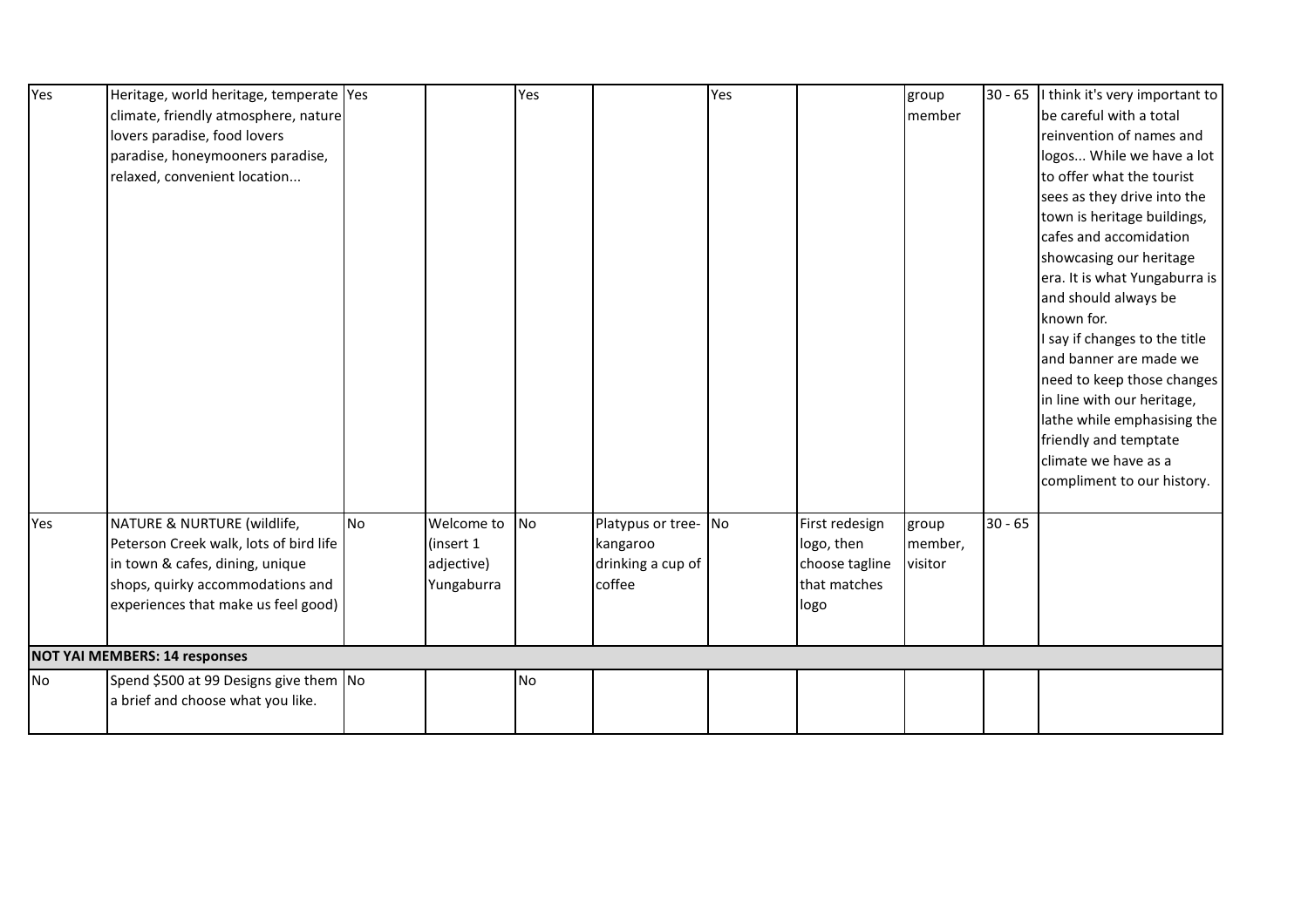| No | A Very Community Friendly Village<br>A Village Preserved in Time but also<br>moving with the Times<br>Always Young - Always Friendly in<br>Yungaburra | N <sub>O</sub> | Yungaburra<br>Village Est.<br>1890 | <b>No</b> | The Hotel Corner Yes<br>and our beautiful<br>flowering<br>baskets etc. |    | resident,<br>group<br>member | $30 - 65$ |                                                                                                                                                                                                                                                                                                                                                                                                                                                      |
|----|-------------------------------------------------------------------------------------------------------------------------------------------------------|----------------|------------------------------------|-----------|------------------------------------------------------------------------|----|------------------------------|-----------|------------------------------------------------------------------------------------------------------------------------------------------------------------------------------------------------------------------------------------------------------------------------------------------------------------------------------------------------------------------------------------------------------------------------------------------------------|
| No | Platypus. Walking distance to<br>attractions and shops. Curtain Fig<br>Tree.                                                                          | Yes            |                                    | No        | Curtain Fig Tree.<br>Platypus. Railway<br>Bridge. Pub.                 | No | resident,<br>group<br>member |           | 30 - 65 Markets are becoming too<br>commercial. All the old<br>favourite stalls have left.<br>Garage sale stalls and trash<br>and treasure aren't there<br>anymore- just a lot of stuff<br>similar to what you can buy<br>online. It's not the nice<br>community feel anymore,<br>it's becoming more and<br>more commercial like<br>Kuranda markets or Rusty's,<br>with the locals avoiding it.<br>Tolga and Malanda are<br>great community markets. |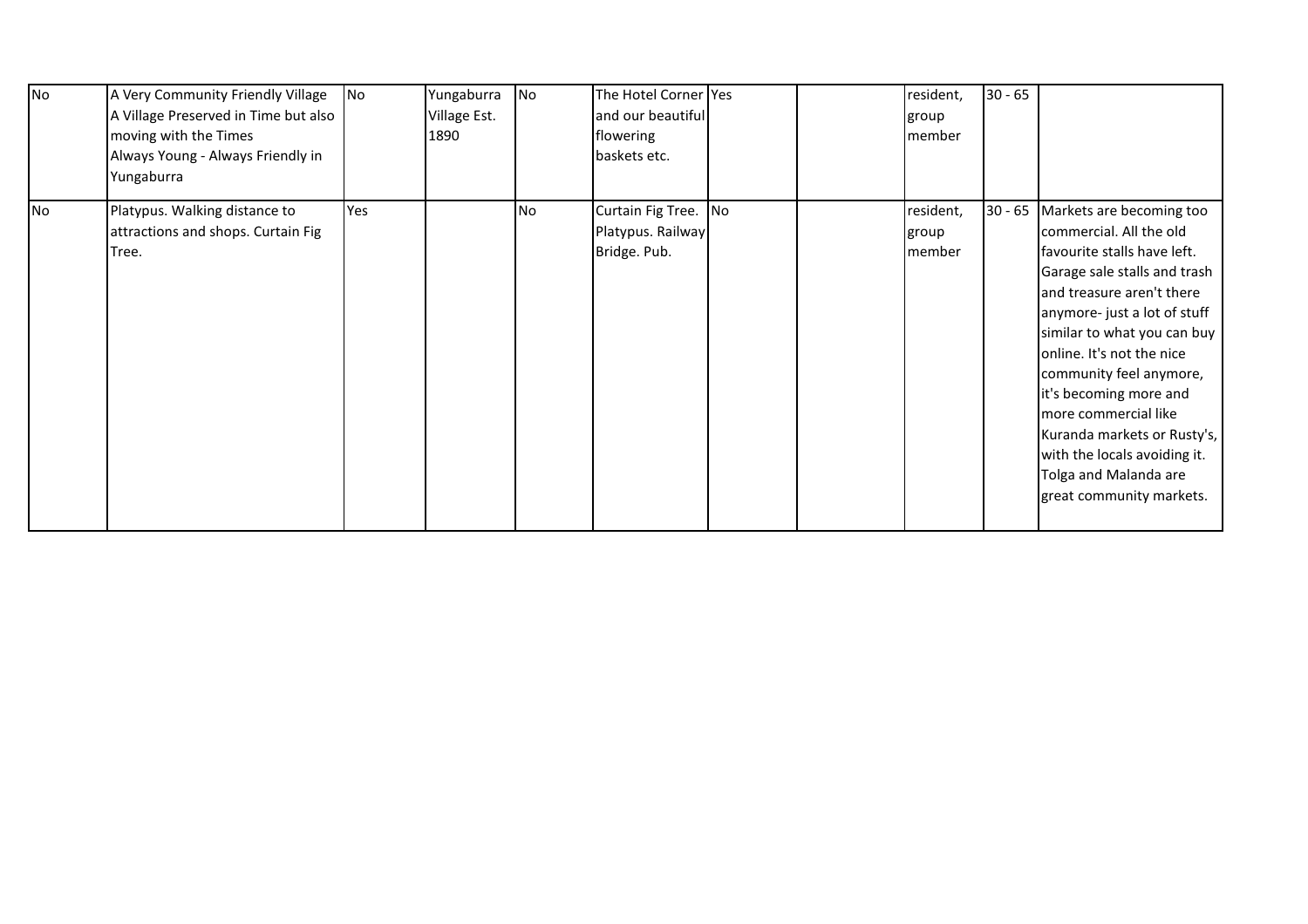| No        | Cooler climate, quaint cottages,<br>beautiful trees, all the nearby lakes,<br>boutique shops, amazing cafes and<br>restaurants and the old heritage<br>hotel                                                                                                                                                         | Yes | <b>No</b> | All the streets in<br>yungaburra are<br>named after<br>trees and we<br>have some<br>beautiful trees in<br>this village I think<br>there's even a<br>lovely flame tree<br>beside the<br>church so it<br>would be nice to<br>see that feature<br>in the logo | Yes |                                                                                                                                  | resident | $30 - 65$ |                                                                                                                                                                                                                             |
|-----------|----------------------------------------------------------------------------------------------------------------------------------------------------------------------------------------------------------------------------------------------------------------------------------------------------------------------|-----|-----------|------------------------------------------------------------------------------------------------------------------------------------------------------------------------------------------------------------------------------------------------------------|-----|----------------------------------------------------------------------------------------------------------------------------------|----------|-----------|-----------------------------------------------------------------------------------------------------------------------------------------------------------------------------------------------------------------------------|
| No        | The fact that we are a unique<br>village, with so many heritage listed<br>buildings, we have a village green<br>surrounded by shops, which I have<br>only seen in Tasmania and England.<br>The weather is so less humid then<br>Cairns, and we have some beautiful<br>walks around the village, and unique<br>shops. | Yes | <b>No</b> | would consider<br>Lake Tinaroo,<br>and the greeness<br>of the<br>surrounding<br>countryside.                                                                                                                                                               | Yes |                                                                                                                                  | resident | $65+$     | I have always thought that<br>Yungaburra needed at least<br>one permanent all year<br>round tourist attraction, not<br>sure what it could be. But<br>something that makes<br>people say "Let's go to<br>Yungaburra and see? |
| <b>No</b> | Quaint, pretty, clean, colourful<br>(flowers etc), festival, pub, music,<br>cafes, shopping, holiday, lake                                                                                                                                                                                                           | Yes | <b>No</b> | It is not colourful No<br>enough or very<br>appealing                                                                                                                                                                                                      |     | Natural is nice,<br>but it's<br>everywhere in<br>the Far North,<br>Yungaburra has<br>more than that!<br>Colour, art,<br>vihrancy | visitor  | $30 - 65$ |                                                                                                                                                                                                                             |
| <b>No</b> |                                                                                                                                                                                                                                                                                                                      | Yes | Yes       |                                                                                                                                                                                                                                                            | Yes |                                                                                                                                  | resident | $30 - 65$ | I like it how it is!                                                                                                                                                                                                        |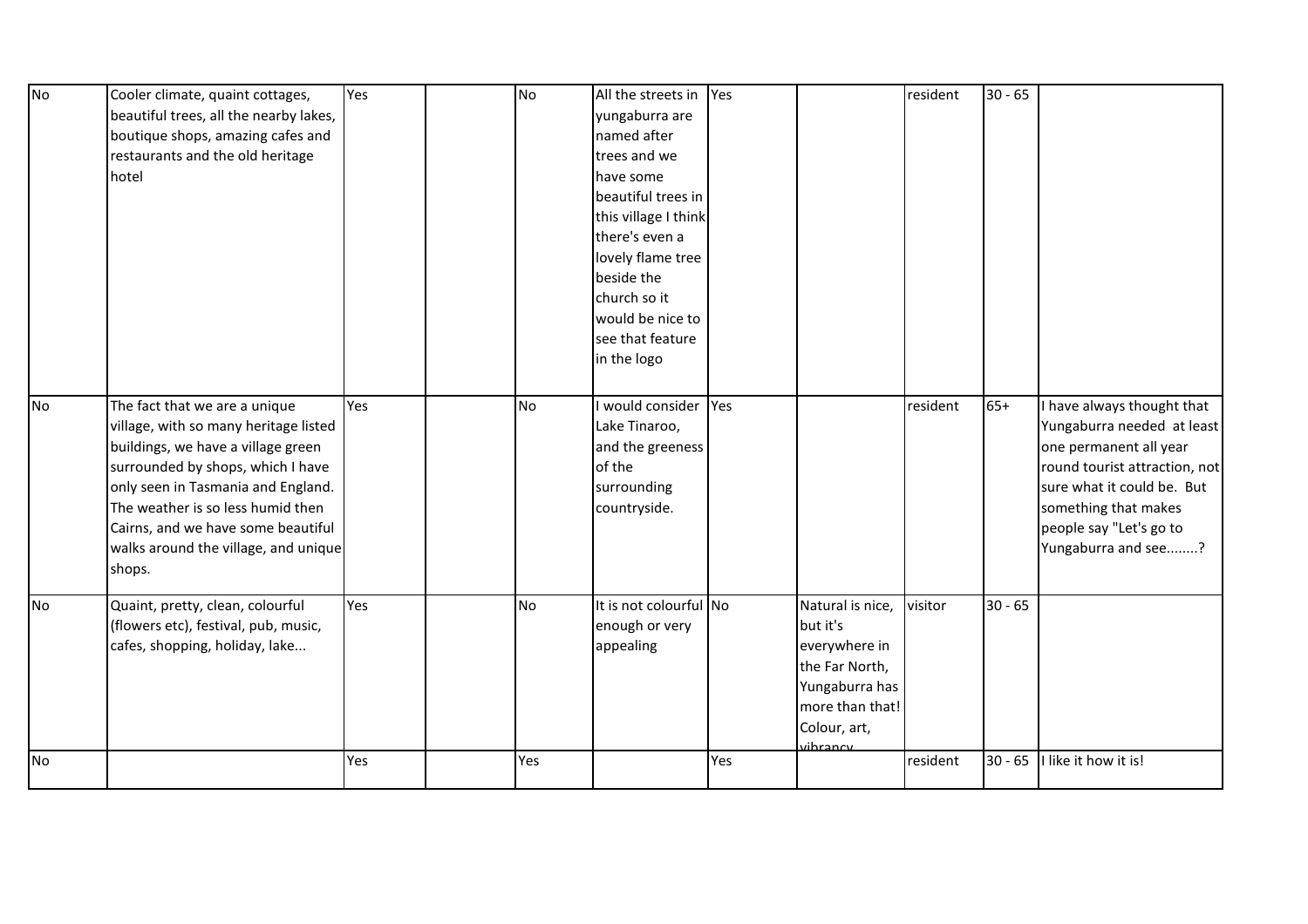| <b>No</b> | Heritage                                 | Yes | <b>No</b> | I think it's a little No |           | The historic      | resident, | $30 - 65$ |                              |
|-----------|------------------------------------------|-----|-----------|--------------------------|-----------|-------------------|-----------|-----------|------------------------------|
|           | Boutique                                 |     |           | dated and could          |           | heart of the      | business  |           |                              |
|           | Authentic                                |     |           | be freshened up          |           | <b>Tablelands</b> | owner     |           |                              |
|           | Craft                                    |     |           | to really appeal         |           |                   |           |           |                              |
|           | Picturesque                              |     |           | to the current           |           |                   |           |           |                              |
|           | Connected                                |     |           | vintage style            |           |                   |           |           |                              |
|           | Good retail options                      |     |           | that's very much         |           |                   |           |           |                              |
|           | Ok dining options                        |     |           | on trend right           |           |                   |           |           |                              |
|           |                                          |     |           | now                      |           |                   |           |           |                              |
| No        | Yungaburra's unique selling point is Yes |     | Yes       |                          | <b>No</b> | 'Yungaburra       | resident, | $65+$     |                              |
|           | its rich heritage abundance.             |     |           |                          |           | the historic.     | business  |           |                              |
|           | Customers/visitors/tourists normally     |     |           |                          |           | heart of the      | owner,    |           |                              |
|           | associate interesting B&Bs, good         |     |           |                          |           | Atherton          | group     |           |                              |
|           | restaurants, arts and crafts, and        |     |           |                          |           | Tablelands".      | member    |           |                              |
|           | boutique shops with a heritage           |     |           |                          |           |                   |           |           |                              |
|           | village. This expectation is what        |     |           |                          |           |                   |           |           |                              |
|           | enables us to stand out amongst the      |     |           |                          |           |                   |           |           |                              |
|           | other towns vying for tourist            |     |           |                          |           |                   |           |           |                              |
|           | visitations, and endears us to our       |     |           |                          |           |                   |           |           |                              |
|           | regular visitors from Cairns and         |     |           |                          |           |                   |           |           |                              |
|           | Townsville. Our current logo and         |     |           |                          |           |                   |           |           |                              |
|           | image says it all. Let's not go down     |     |           |                          |           |                   |           |           |                              |
|           | the path of Kuranda.                     |     |           |                          |           |                   |           |           |                              |
| No        | Village, Arts and Crafts, Relaxed,       | Yes | <b>No</b> | The Curtain Fig          | Yes       |                   | business  | Under     | To me: Yungaburra is Arts    |
|           | Welcoming, Historic                      |     |           | tree or another          |           |                   | owner     | 30        | and Crafts, Natural Products |
|           |                                          |     |           | natural wonder           |           |                   |           |           | and a fantastic place to     |
|           |                                          |     |           | in the area to go        |           |                   |           |           | meet up with friends and     |
|           |                                          |     |           | with the tagline         |           |                   |           |           | have a coffee.               |
|           |                                          |     |           | "The natural             |           |                   |           |           |                              |
|           |                                          |     |           | heart of the             |           |                   |           |           |                              |
|           |                                          |     |           | Atherton                 |           |                   |           |           |                              |
|           |                                          |     |           | Tablelands"              |           |                   |           |           |                              |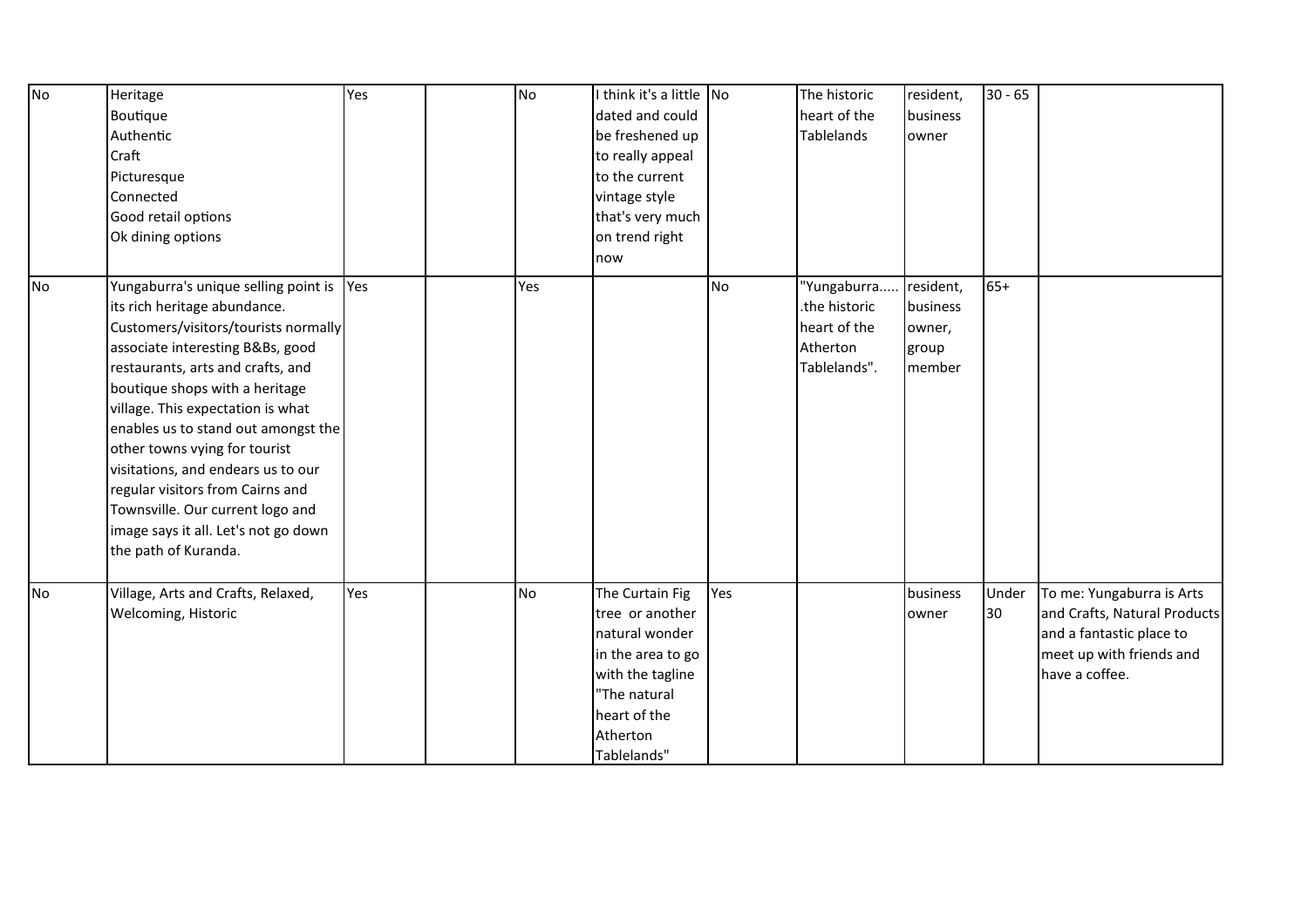| <b>INo</b> | Centrally located. . Retaining a                     |  | No | Something more                                                                               | <b>INo</b> | 'Welcome to                                       | resident, | 30 - 65 The current logo/brand                                     |
|------------|------------------------------------------------------|--|----|----------------------------------------------------------------------------------------------|------------|---------------------------------------------------|-----------|--------------------------------------------------------------------|
|            | heritage feel. Enterprising<br>Popular. Welcoming. . |  |    | than just the<br>church, perhaps<br>adding an                                                |            | the heart of the group<br>Atherton<br>Tablelands' | member    | seems somewhat outdated,<br>not wide enough in scope               |
|            | Vibrant spirit of community                          |  |    | environmental/wil<br>dlife aspect.<br>Platypus and tree<br>kangaroo being<br>obvious choices |            |                                                   |           | to encompass the feel of<br>Yungaburra and all it has to<br>offer. |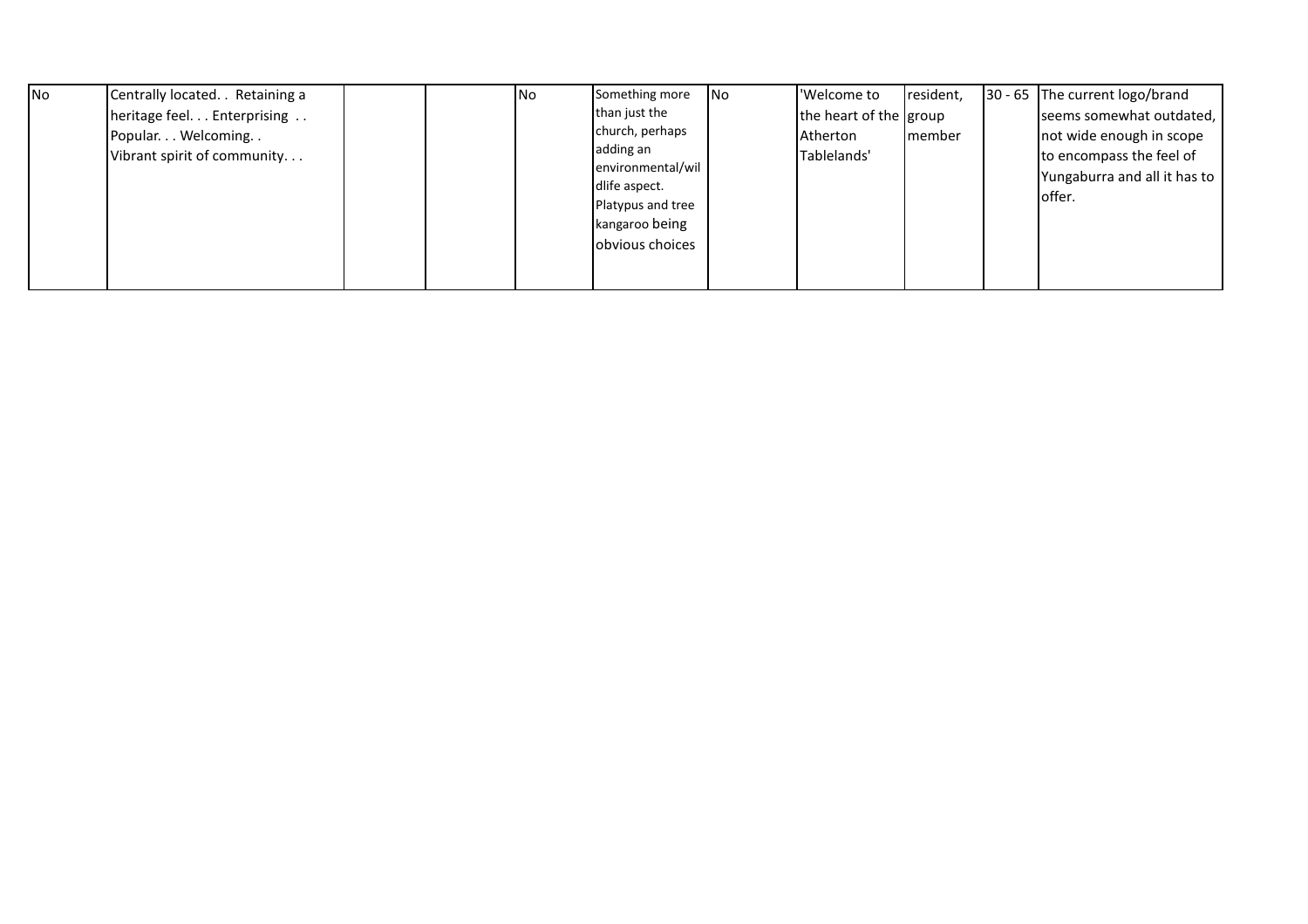| maybe see Platypus and Tree Kangaroos right | in the village.<br>(2) Numerous sites listed on the Qld Register<br>of the National Trust of Australia - which<br>interprets as appreciating the history of the<br>village and our pride in its beginnings. We<br>recognise those that have gone before us and<br>who laid the groundwork for what the village<br>is today.<br>(3) Appreciation of our environment and<br>pristine World Heritage rainforest and<br>National Parks, particularly the Crater Lakes<br>National Park - If the pioneers of Yungaburra<br>did not appreciate the significance of that<br>place and lobby for it to be saved for<br>posterity, we and the visitors to this area<br>would not be able to enjoy it as we do today.<br>(4) The Beautification team have done a<br>marvellous job to make this village<br>"blossom". The floral displays are<br>outstanding and appreciated and commented<br>on by visitors to our town.<br>(5) Visitors also appreciate the friendliness of<br>the townspeople and the variety of shops<br>available - particularly the fact that they are<br>quaint and interesting. |     |           | the large mural<br>inside Lake<br><b>Barrine</b><br>Teahouse which<br>includes<br>representations<br>of numerous<br>things that make<br>the area unique |    |         |           | climate is much more bearable<br>than the heat and humidity on the<br>coast - the air-conditioned<br>Tablelands.<br>The opportunities to commune<br>with nature - peace and serenity of<br>the countryside and as mentioned<br>on the website -<br>http://www.wildlife-australia.com/<br>- "The Atherton Tableland is<br>situated in the centre of<br>Australia's Wet Tropics World<br>Heritage Rainforest.<br>This area offers excellent<br>opportunities for rainforest<br>wildlife experiences due to the<br>fact that it includes:<br>18% of all Australian bird<br>species<br>23% of all Australian reptile<br>species<br>30% of all Australian frog<br>species<br>39% of all Australian marsupial<br>species<br>62% of all Australian butterfly<br>species" |
|---------------------------------------------|-----------------------------------------------------------------------------------------------------------------------------------------------------------------------------------------------------------------------------------------------------------------------------------------------------------------------------------------------------------------------------------------------------------------------------------------------------------------------------------------------------------------------------------------------------------------------------------------------------------------------------------------------------------------------------------------------------------------------------------------------------------------------------------------------------------------------------------------------------------------------------------------------------------------------------------------------------------------------------------------------------------------------------------------------------------------------------------------------|-----|-----------|---------------------------------------------------------------------------------------------------------------------------------------------------------|----|---------|-----------|-------------------------------------------------------------------------------------------------------------------------------------------------------------------------------------------------------------------------------------------------------------------------------------------------------------------------------------------------------------------------------------------------------------------------------------------------------------------------------------------------------------------------------------------------------------------------------------------------------------------------------------------------------------------------------------------------------------------------------------------------------------------|
| No                                          |                                                                                                                                                                                                                                                                                                                                                                                                                                                                                                                                                                                                                                                                                                                                                                                                                                                                                                                                                                                                                                                                                               | Yes | <b>No</b> |                                                                                                                                                         | No | visitor | $30 - 65$ |                                                                                                                                                                                                                                                                                                                                                                                                                                                                                                                                                                                                                                                                                                                                                                   |